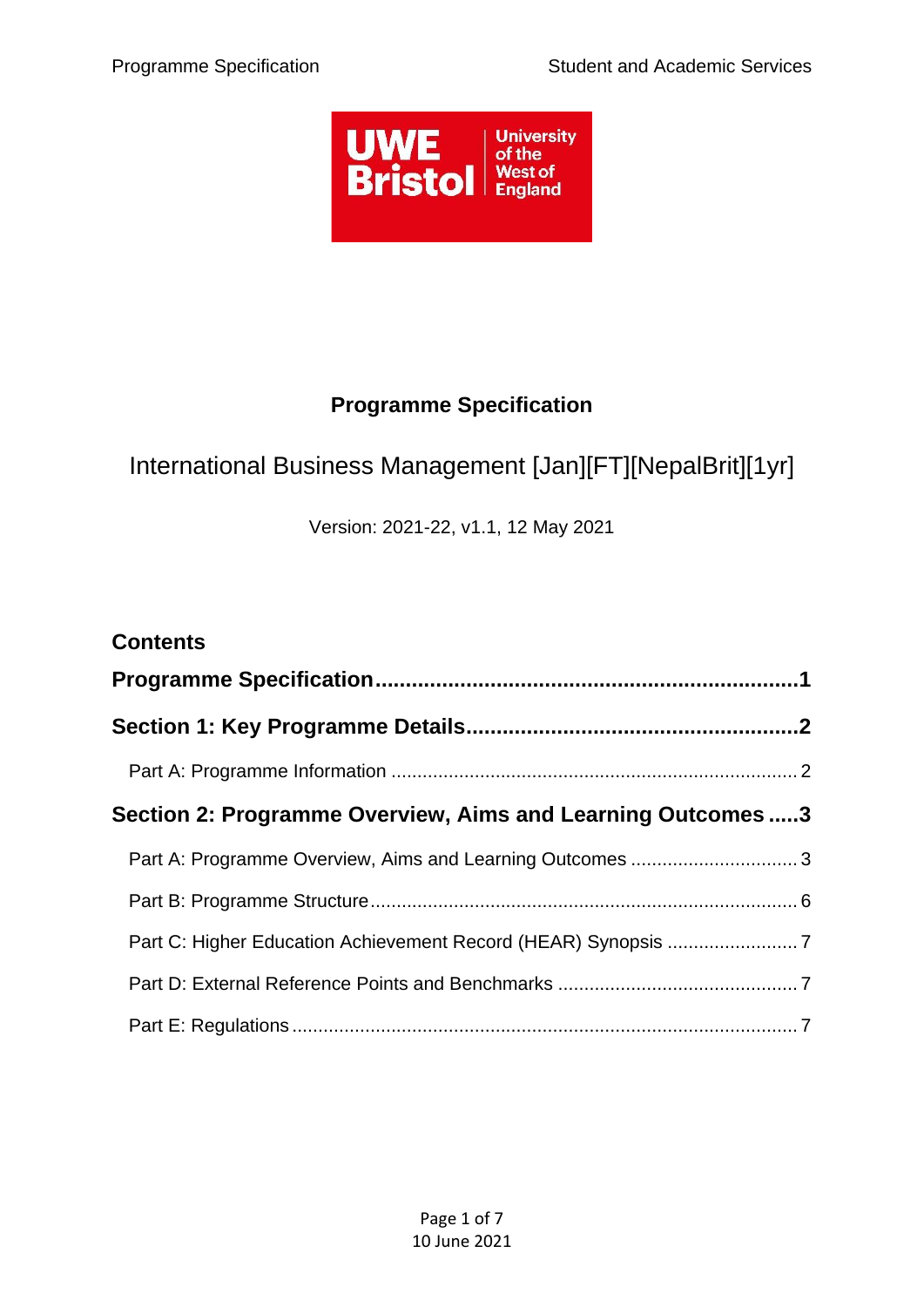# <span id="page-1-0"></span>**Section 1: Key Programme Details**

## <span id="page-1-1"></span>**Part A: Programme Information**

| Programme title: International Business Management [Jan][FT][NepalBrit][1yr]                              |
|-----------------------------------------------------------------------------------------------------------|
| <b>Highest award: MSc International Business Management</b>                                               |
| <b>Interim award: PGCert International Business Management</b>                                            |
| <b>Interim award: PGDip International Business Management</b>                                             |
| <b>Awarding institution: UWE Bristol</b>                                                                  |
| <b>Affiliated institutions: Not applicable</b>                                                            |
| <b>Teaching institutions: UWE Bristol</b>                                                                 |
| Study abroad: No                                                                                          |
| Year abroad: No                                                                                           |
| Sandwich year: No                                                                                         |
| <b>Credit recognition: No</b>                                                                             |
| Department responsible for the programme: FBL Dept of Business &<br>Management, Faculty of Business & Law |
| <b>Contributing departments: Not applicable</b>                                                           |
| Professional, statutory or regulatory bodies: Not applicable                                              |
| <b>Apprenticeship: Not applicable</b>                                                                     |
| <b>Mode of delivery: Full-time</b>                                                                        |
| Entry requirements: For the current entry requirements see the UWE public<br>website                      |
| For implementation from: 01 January 2022                                                                  |
| Programme code: N14F12-JAN-FT-NE-N14512                                                                   |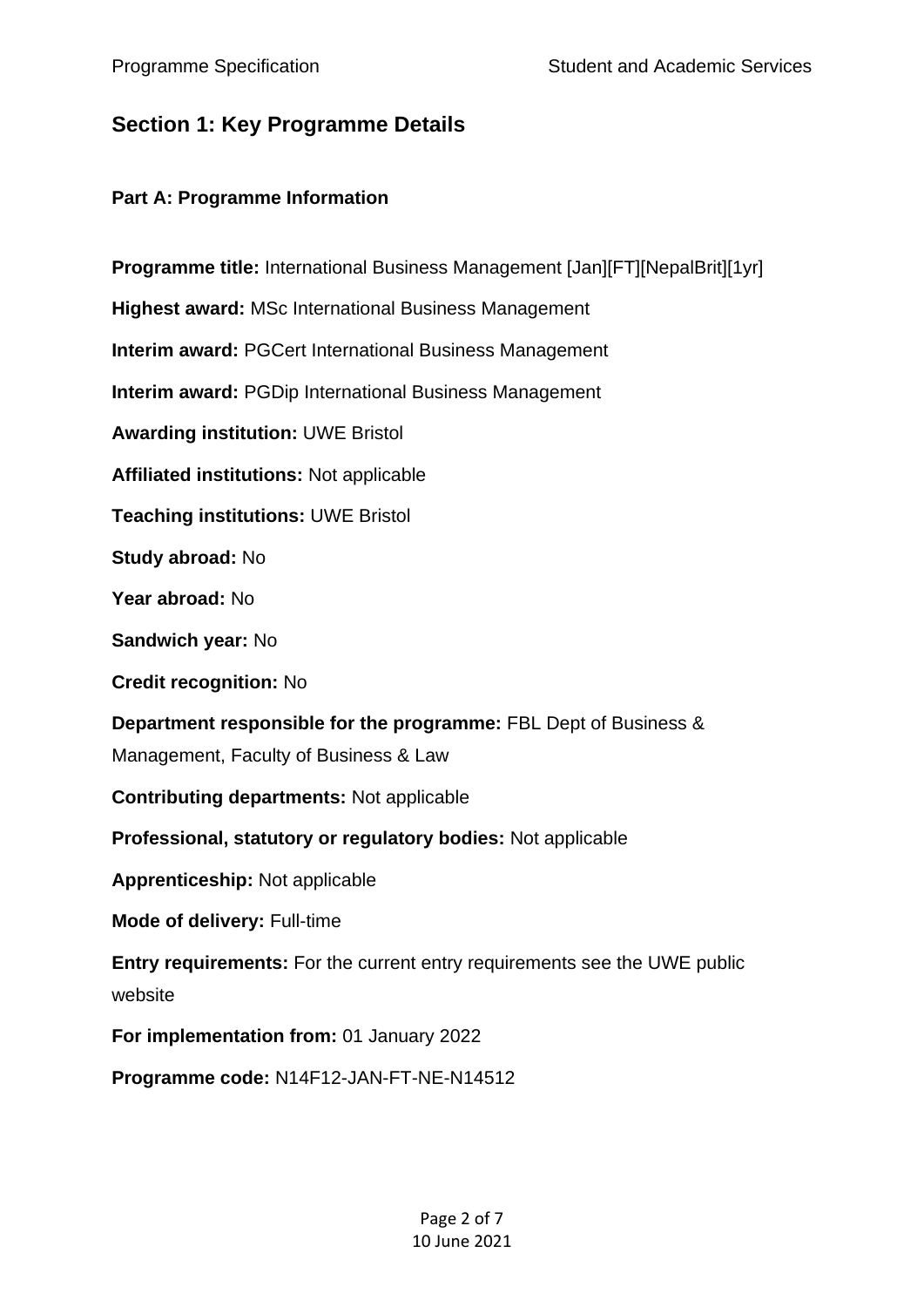## <span id="page-2-0"></span>**Section 2: Programme Overview, Aims and Learning Outcomes**

### <span id="page-2-1"></span>**Part A: Programme Overview, Aims and Learning Outcomes**

**Overview:** This one-year, full-time MSc in International Management will provide a range of expertise, knowledge and skills required to perform a managerial role in an international context.

**Educational Aims:** The programme focuses on integration of theory and practice to develop students' knowledge base, behaviours and skills both academically and professionally. A combination of pedagogical approaches including research and practice led teaching ensures that students on the programme learn and practice new knowledge and integrate their experiences to resolve complex managerial problems, with a view to creating a positive impact in the globalised world.

## **Programme Learning Outcomes:**

### **Knowledge and Understanding**

- A1. Markets the development and operation of markets for resources, goods and services
- A2. Customers customer expectations, service and orientation
- A3. People the management and development of people within organisations
- A4. Operations the management of financial, information and human resources, and operations and their impact upon organisations
- A5. Organisations –the complex relationships between people and organisations, exploration of organisational culture, strategic human resource management
- A6. Digital Technologies/Information Systems comprehension and use of relevant digital technologies/information n systems for application in business and management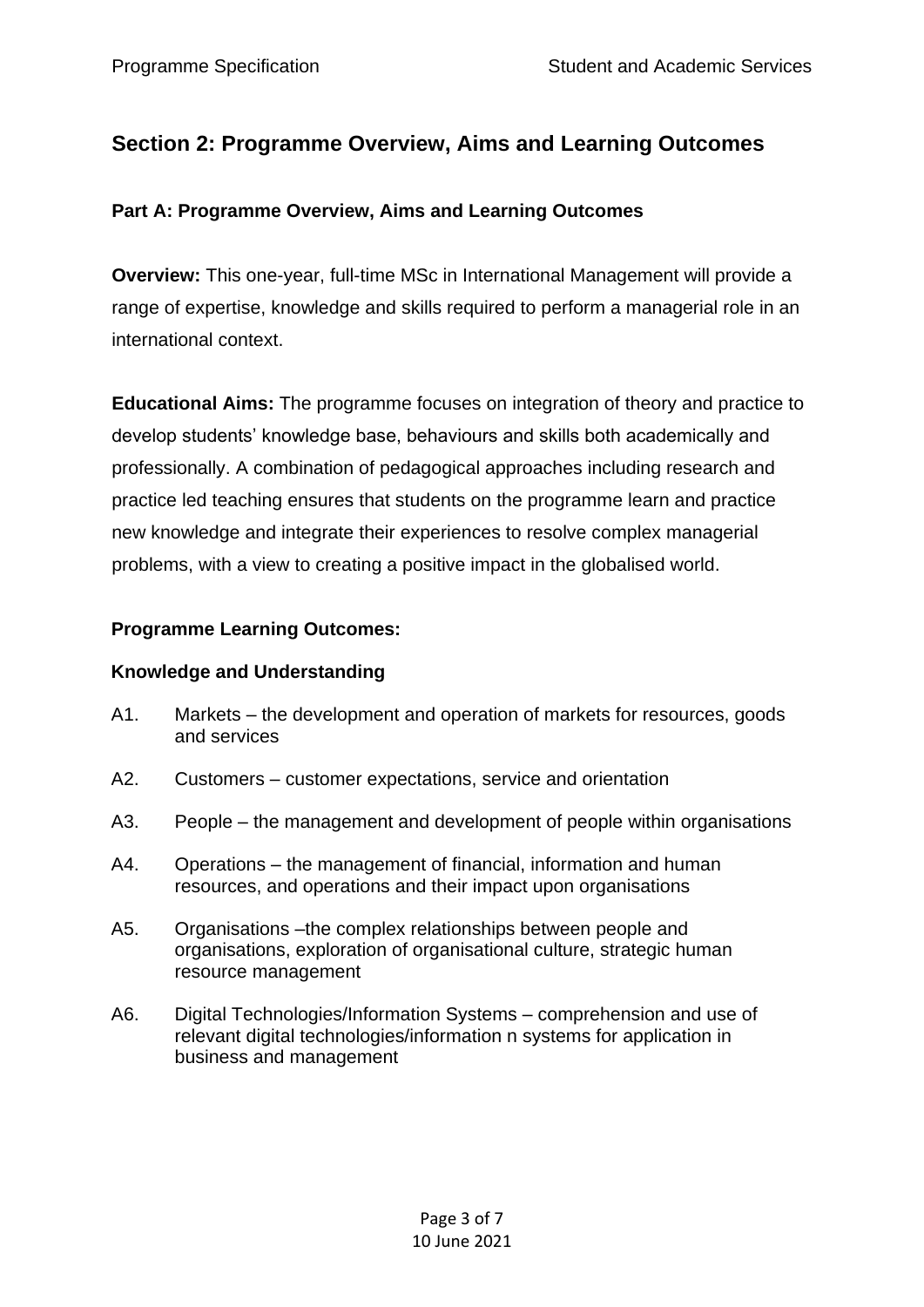- A7. Global business policy and strategy the development of appropriate policies and strategies within a changing environment to meet stakeholder interests, deep understanding of the national and cultural contexts in which businesses operate and plan strategies accordingly
- A8. Ethics and Sustainability recognition of ethical dilemmas, ethical values, corporate social responsibility and sustainability issues
- A9. Globalisation, diversity, intercultural contexts the development of intercultural competence and global citizenship, appreciation of the implications of globalisation for cultural diversity
- A10. Pervasive issues these would include business innovation, creativity, leadership, enterprise development, project management, knowledge management and risk management

#### **Intellectual Skills**

- B1. Being able to think critically and be creative: manage the creative processes in self and others; organise thoughts, analyse, synthesise, and critically appraise. This includes the capability to identify assumptions, evaluate statements in terms of evidence, detect false logic or reasoning, identify implicit values, define terms adequately and generalise appropriately
- B2. Being able to solve complex problems and make decisions; establish criteria, using appropriate decision-making techniques including identifying, formulating and solving business problems; and the ability to create, identify and evaluate options; the ability to implement and review decisions
- B3. Numeracy and quantitative skills including the development and use of relevant business models

#### **Subject/Professional Practice Skills**

- C1. The ability to apply cross-disciplinary knowledge in international management and operate as a professional
- C2. The ability to conduct research into business and management issues either individually or as part of a team through research design, data collection, analysis, synthesis and reporting
- C3. Using information and knowledge effectively: scanning and organising data, synthesising and analysing in order to abstract meaning from information and effective use of ICT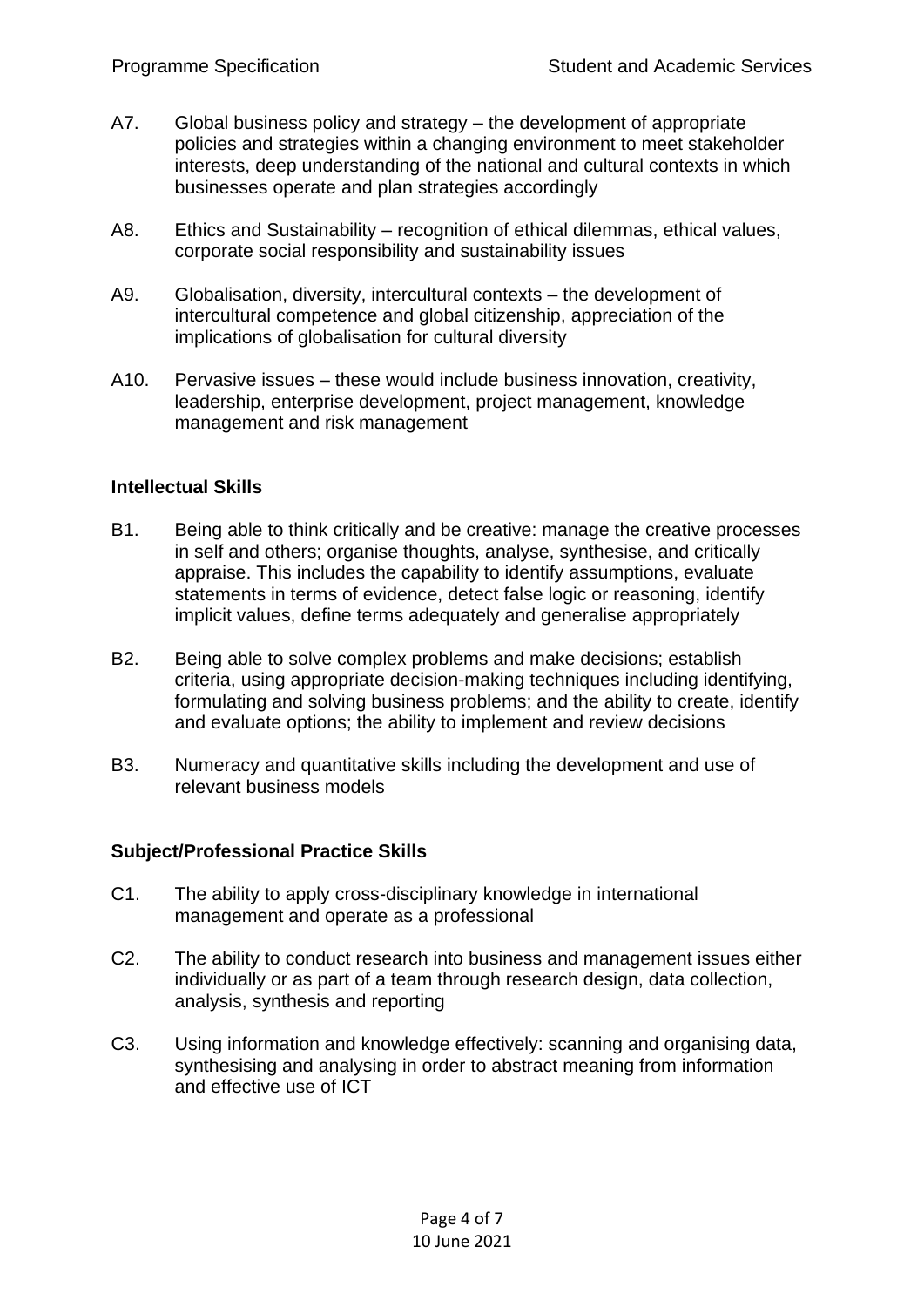- C4. Effective two-way communication: listening, effective oral and written communication of complex ideas and arguments, using a range of media, including the preparation of business reports
- C5. Effective performance within team environments and the ability to recognise and utilise individuals' contributions in group processes and to negotiate and persuade or influence others; team selection, delegation, development and management
- C6. Leadership and performance management: selecting appropriate leadership style for different situations; setting targets, motivating, monitoring performance, coaching and mentoring
- C7. Ability to recognise and address ethical dilemmas and corporate social responsibility issues, applying ethical and organisational values to situations and choices

#### **Transferable Skills and other attributes**

- D1. High personal effectiveness, organise thoughts, analyse, synthesise and critically appraise
- D2. Critical self-awareness, self reflection and self-management
- D3. Time management
- D4. Sensitivity to diversity in people and different situations
- D5. Conflict resolution, displaying commercial acumen, the ability to continue to learn through reflection on practice and experience
- D6. Ability to continue to learn through reflection on practice and experience
- D7. Encourage effective performance within a multi-national / multi-cultural team environment and recognise and utilise individuals' contributions in group processes
- D8. Develop graduate skill attributes for employment and career progression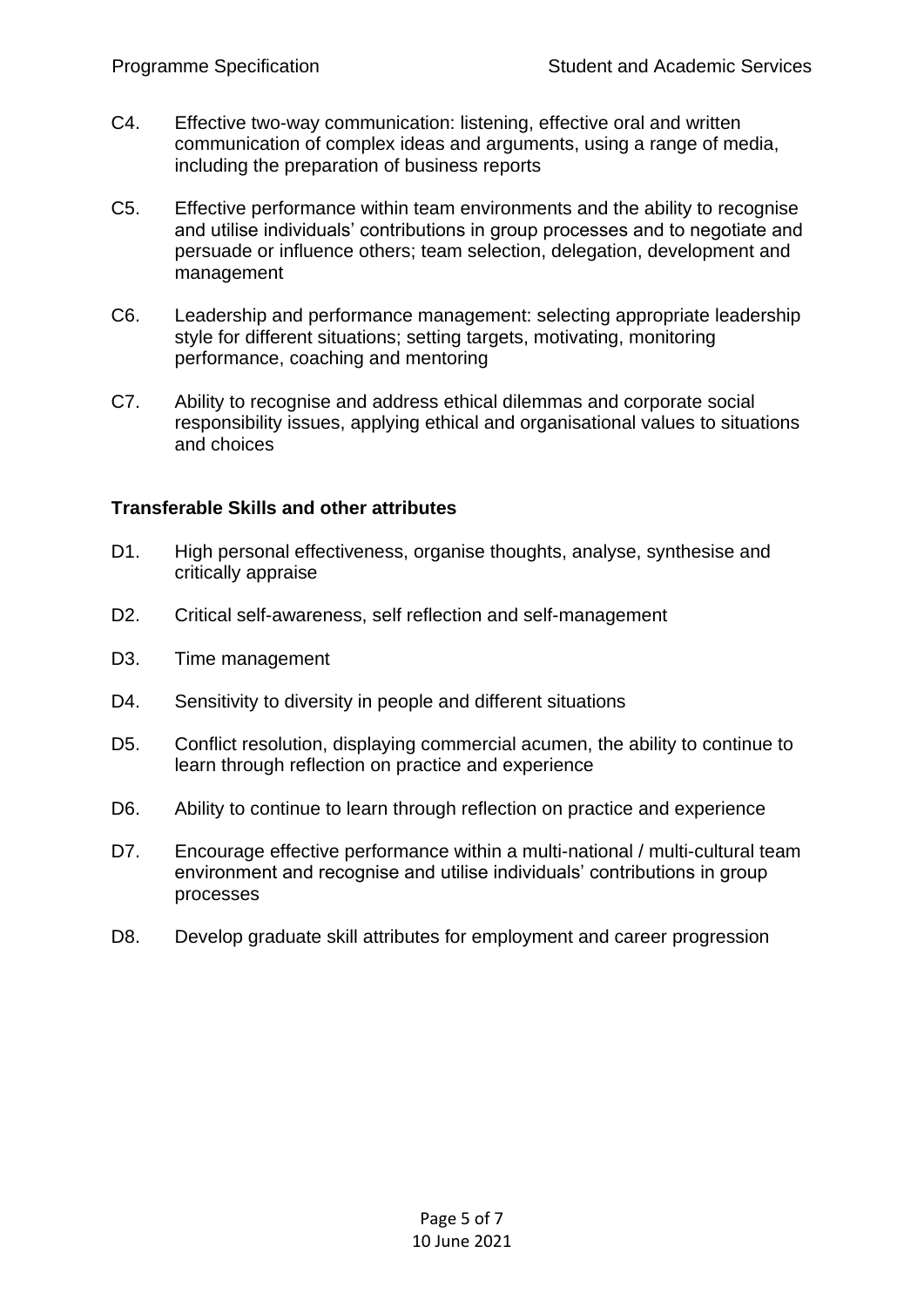## <span id="page-5-0"></span>**Part B: Programme Structure**

### **Year 1**

The student must take 180 credits from the modules in Year 1.

PG Certificate International Management: 60 credits, including UMSDPN-15-M The Strategic Context or UMSDPM-15-M Evaluating the Global Context

PG Diploma International Management: 120 credits, including UMSDPN-15-M The Strategic Context or UMSDPM-15-M Evaluating the Global Context

#### **Year 1 Compulsory Modules**

| <b>Module Code</b> | <b>Module Title</b>                                 | <b>Credit</b> |
|--------------------|-----------------------------------------------------|---------------|
| UMMDF7-15-M        | Digital Business Information Systems 2021-<br>22    | 15            |
| UMSDPP-60-M        | Dissertation: International Management<br>2021-22   | 60            |
| UMSDPM-15-M        | Evaluating the Global Context 2021-22               | 15            |
| UMSCUJ-15-M        | Innovation, Creativity and Enterprise 2021-<br>22   | 15            |
| UMSCCW-15-M        | Management Consultancy 2021-22                      | 15            |
| <b>UMAD47-15-M</b> | Managing Finance 2021-22                            | 15            |
| UMODPX-15-M        | People and Global Organisations 2021-22             | 15            |
| UMCDPR-15-M        | Personal and Professional Development<br>2021-22    | 15            |
| UMKDQ4-15-M        | The Service Concept: Design and Delivery<br>2021-22 | 15            |
| UMSDPN-15-M        | The Strategic Context 2021-22                       | 15            |